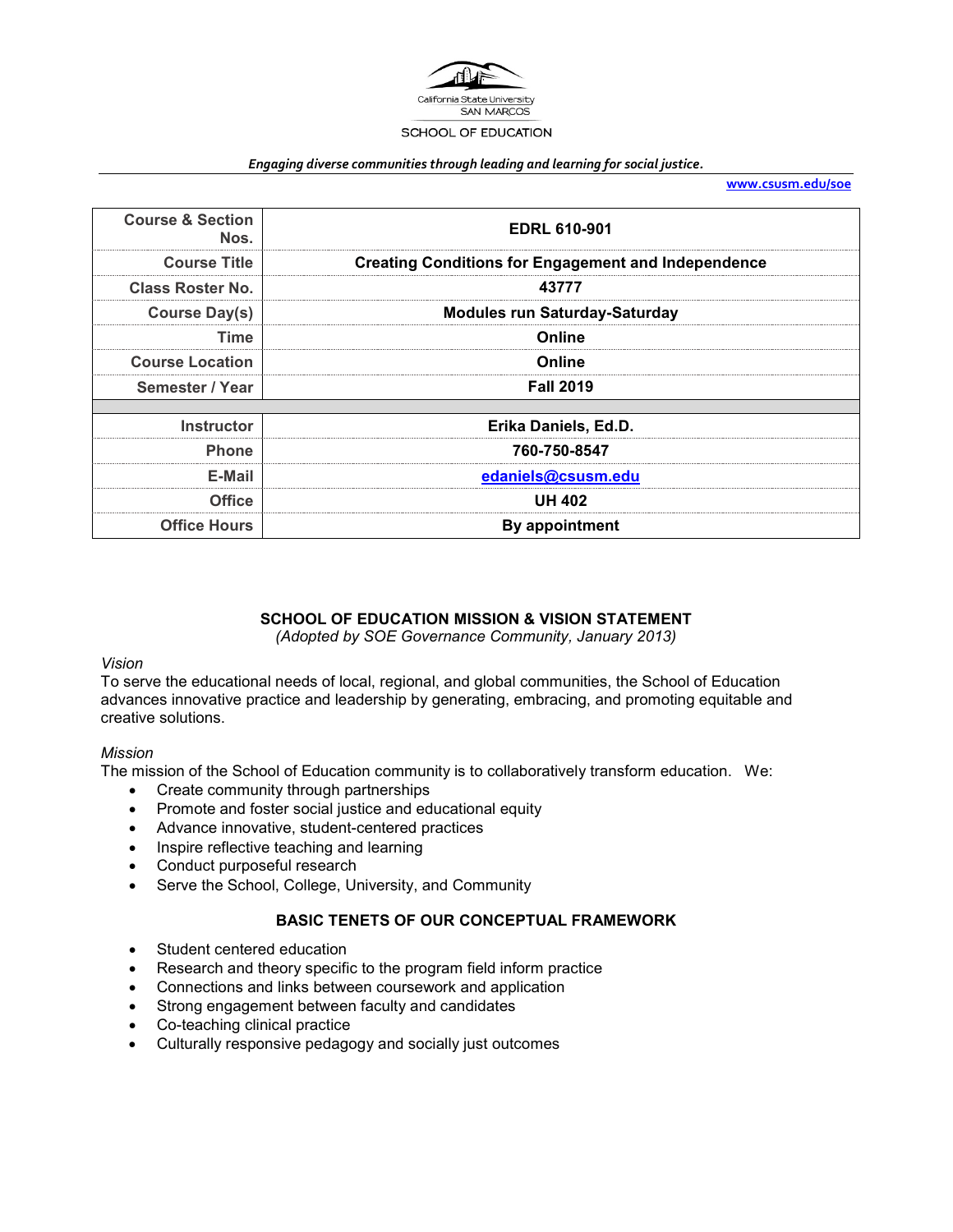# **TABLE OF CONTENTS**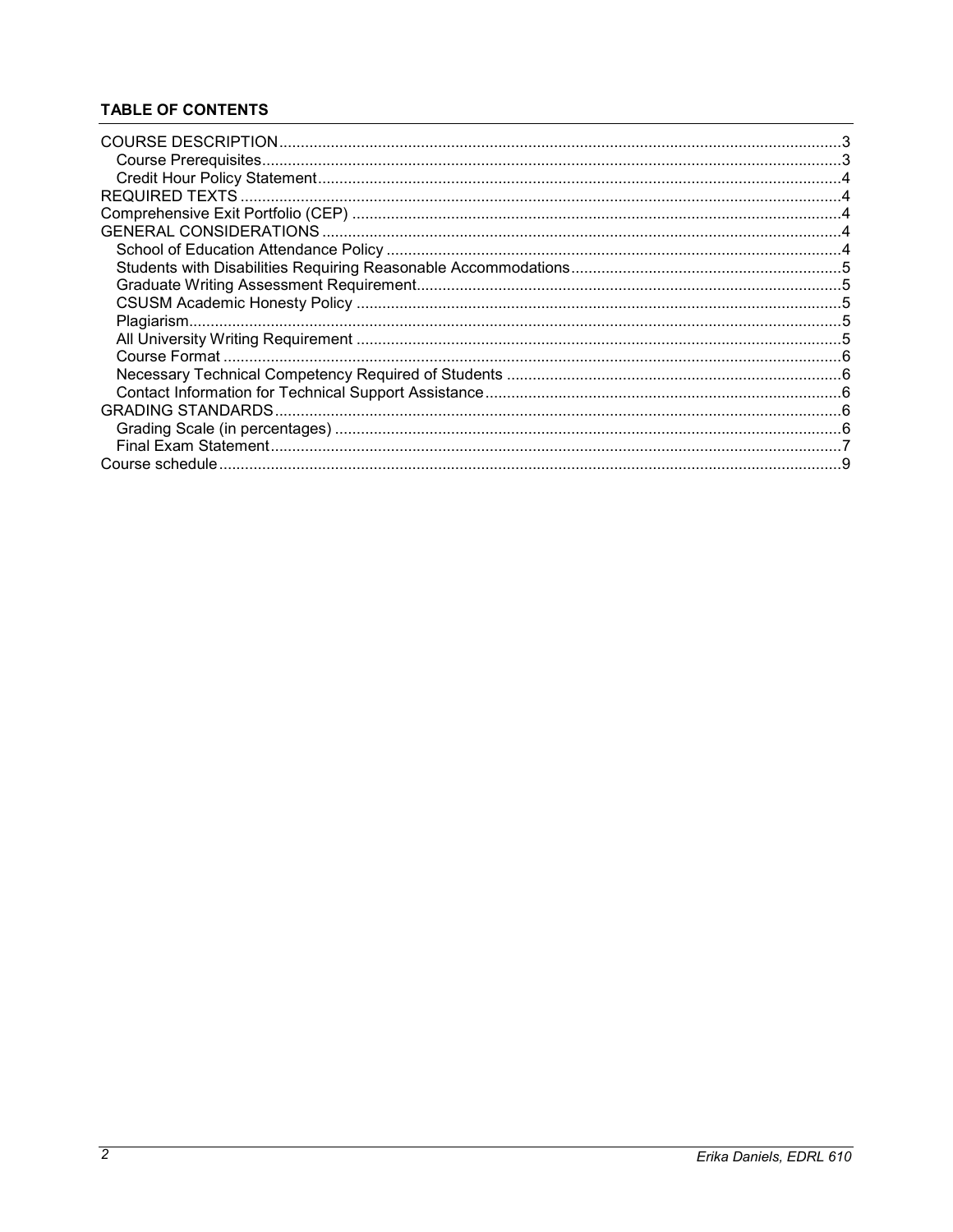## **COURSE DESCRIPTION**

<span id="page-2-0"></span>EDUC 610 is a discussion of theories and practices that create the conditions for engagement and independence, which in turn affect literacy development in PreK through adolescent learners. This course is designed to develop Masters students' understandings of how to create cultures of literacy and to develop literacy skills necessary in the 21<sup>st</sup> century for all learners. Components of research-based best practices will be a focus of the course with emphasis on creating cultures of literacy, supporting the development of information/technology/library skills and abilities, designing curriculum and instruction, and use of assessment as a means of fostering engagement. This course is aligned with the California Commission on Teacher Credentialing's standards for the Reading and Literacy Leadership Specialist Credential.

## <span id="page-2-1"></span>**Course Prerequisites**

Admission to the Master of Arts Reading, Language, and Literacy program

## **GUIDING PRINCIPLES**

Graduates with a literacy specialization from the CEHHS at CSUSM possess a set of skills, knowledge, and dispositions that frames their understanding of literacy development in PreK through adolescent learners. This conceptual framework of abilities, knowledge, and beliefs influences and guides the work they do with students, colleagues, administrators, and policy makers. The eight principles that create the foundation of EDUC 610 are:

## **Highly effective literacy teachers of monolingual and multilingual students . . .**

- 1. Demonstrate the role of professional judgment in order to use foundational and historically shared knowledge to design or implement an integrated, comprehensive, and balanced literacy curriculum. (guiding principle #2)
- 2. Create a literate environment that fosters reading and writing by integrating foundational knowledge, instructional practices, approaches and methods, authentic literature, curriculum materials, and the appropriate use of assessments (guiding principle #3)
- 3. Employ a wide range of texts (e.g. narrative, expository, and poetry) from traditional print, digital, and online resources for a wide range of purposes and students' needs (guiding principle #4)
- 4. Integrate tools of technology in literacy settings to gather, synthesize, critically evaluate information and to create and communicate knowledge (guiding principle #7)
- 5. Display positive dispositions related to their own reading and writing and the teaching of reading and writing and pursue the development of individual professional knowledge and behaviors (guiding principle #8)
- 6. Design, facilitate, lead, and evaluate effective and differentiated literacy programs for students and professional development programs (guiding principle #9)
- 7. Investigate questions, examine assumptions and beliefs, collect and analyze data to improve teaching and students' learning (guiding principle #10)
- 8. Create and implement strategies to advocate for equity, excellence and social justice for all students (guiding principle #12)

# **STUDENT LEARNING OUTCOMES**

## **The California Standards of Program Quality and Effectiveness for the Reading and Literacy Added Authorization:**

2.1: The program provides opportunities for candidates to review current research on elements of an effective culture of literacy at the classroom, school, district, and community levels, including the clear and strategic use of reading, writing, listening, and speaking throughout the day, across a variety of contexts using narrative, expository, and other texts, and developing online and offline reading and writing skills to meet the diverse needs of students, and the effective implementation of the adopted curriculum including the use of peer coaching and professional development.

2.2: The program provides opportunities for candidates to review current research on the role of a culture of literacy for acknowledging the language and literacy experiences of the individual child, classroom, school, district, and community, honoring and capitalizing on students' diverse knowledge, skills, abilities, and backgrounds to engage students, their families, and the community in the acquisition of English literacy skills.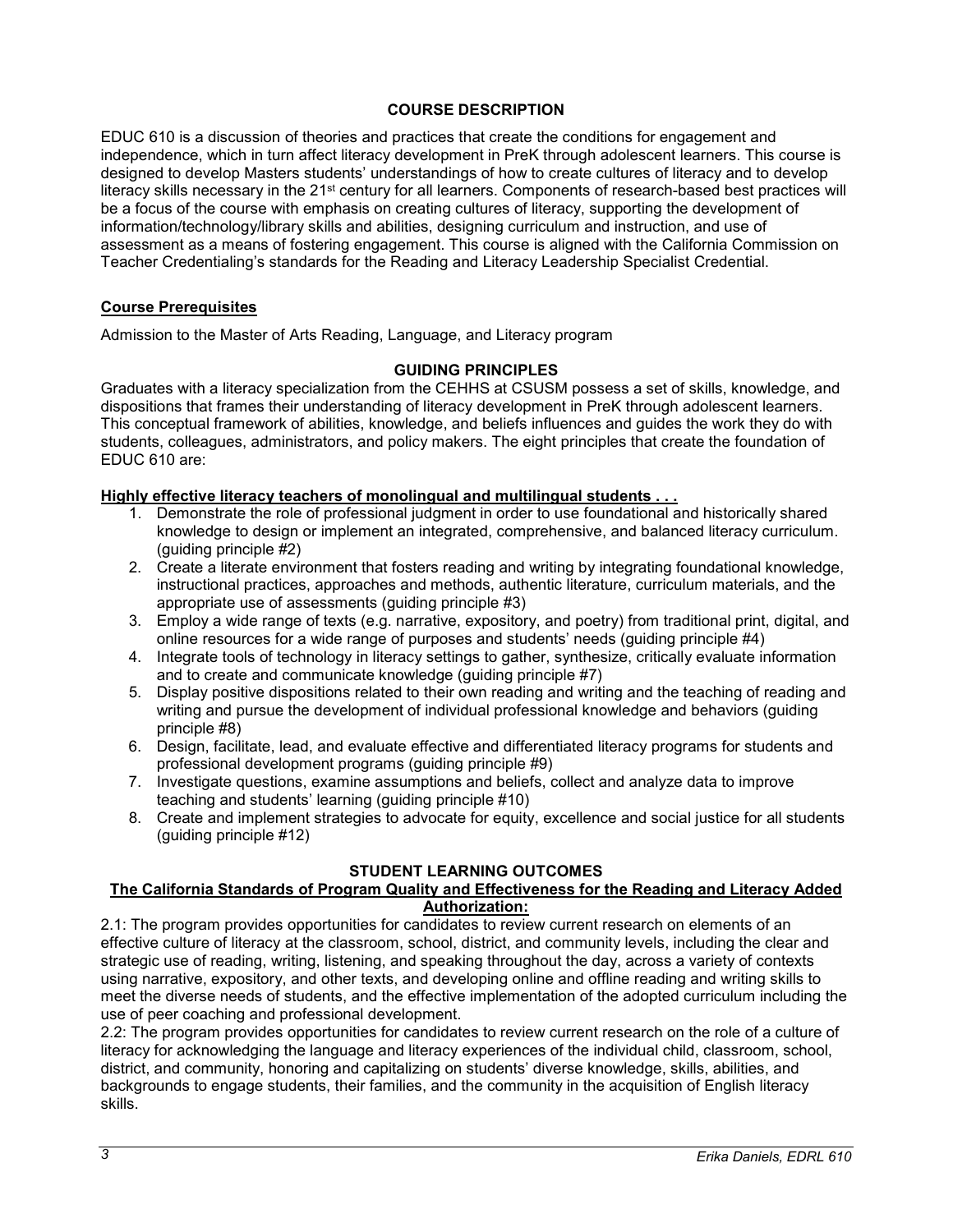2.3: The program provides opportunities for candidates to review current research on the role of a culture of literacy for developing a strong, coherent, and shared vision of a culture of literacy that aligns resources to support high academic expectations for student achievement in reading and literacy.

2.5: The program provides opportunities for candidates to review current research on factors that support/develop a culture of literacy at the classroom, school, district, and community levels. 3.2: The program provides opportunities for candidates to learn how to assess, instruct, and provide

intervention, if needed, for each component of research-based literacy instruction including oral language development (3.2a), word analysis (3.2b), fluency (3.2c), vocabulary development (3.2d), listening and reading comprehension (3.2e), written language development (3.2f), and to develop the skills needed to modify curriculum to address the specific needs of diverse groups of students, including but not limited to struggling students, English learners, gifted and talented students, and students with special needs (3.2g). 3.3: The program provides opportunities for candidates to learn the normal progression of complexity for each component of literacy, as explicated in the Foundations/Standards and their Frameworks, the expected stages and patterns in students' development including early and adolescent literacy, the implications of delays or differences in students' literacy development relative to grade level standards and when such delays/differences warrant further assessment, differentiated instruction, and intervention.

# <span id="page-3-0"></span>**Credit Hour Policy Statement**

Per the University Credit Hour Policy: The combination of online class time, field time, and assignments associated with the course totals to at least the minimum 45 hours per unit of credit, which means that 135 hours will be spent engaged with this course. Because this is a fully-online 8-week course, you should plan on spending approximately 16 hours per week engaged with the learning activities, deliverables, and course (homework) assignments

## **REQUIRED TEXTS**

<span id="page-3-1"></span>Anderman, E., & Anderman, L. (2013). *Classroom motivation, 2nd edition*. Upper Saddle River, NJ: Pearson. ISBN: 978-0-13301-788-5

Scholarly articles posted in the Cougar Courses container

## *Recommended*

<span id="page-3-2"></span>Csikszentmihalyi, M. (1990). Flow: The psychology of optimal experience. New York: Harper Perennial.

# **COMPREHENSIVE EXIT PORTFOLIO (CEP)**

The CEP allows students to demonstrate their understanding of the 12 guiding principles as well as their ability to create teaching and learning contexts reflective of those concepts. Throughout the program, students place examples of their learning into the RLL Comprehensive Exit Portfolio, which is found on the Cougar Courses "Community" platform. One signature assignment from each course, with the exception of EDUC 622 and EDRL 698, is specifically designed to show mastery of the Guiding Principles and will be placed in the CEP. The signature assignment for this course—EDRL 610—is *Investigations Into Practice.*

# **GENERAL CONSIDERATIONS**

# <span id="page-3-4"></span><span id="page-3-3"></span>**School of Education Attendance Policy**

Due to the dynamic and interactive nature of courses in the School of Education, all candidates are expected to attend all classes and participate actively. At a minimum, candidates must attend more than 80% of class time, or s/he may not receive a passing grade for the course at the discretion of the instructor. Individual instructors may adopt more stringent attendance requirements. Should the candidate have extenuating circumstances, s/he should contact the instructor as soon as possible. *(Adopted by the COE Governance Community, December, 1997).*

**For this course: Completion of all tasks within each module constitutes "attendance" for that week. The learning activities in each module take the place of the time you would traditionally spend in**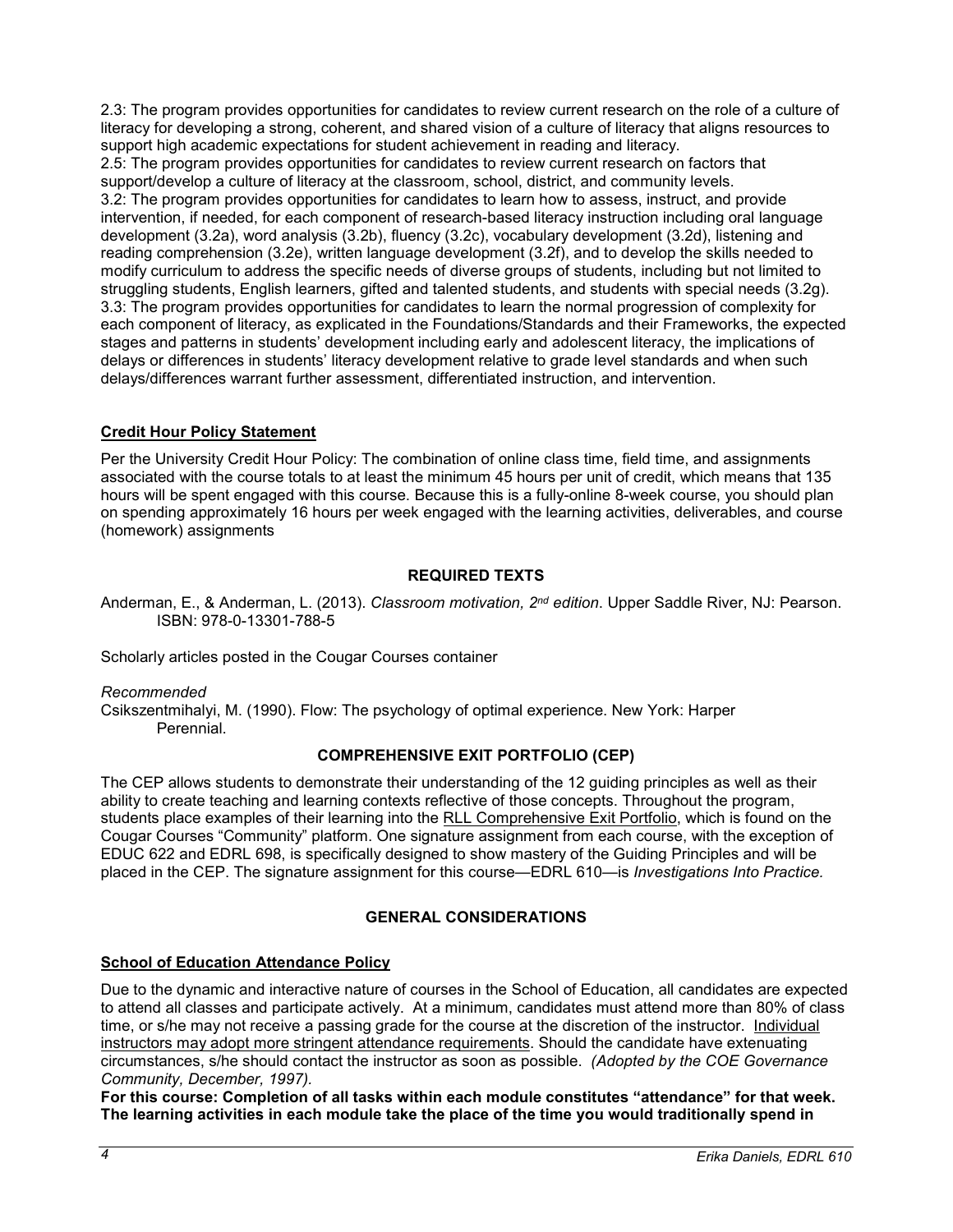**class if this were a face-to-face course. The signature assignments are what traditionally constitute "homework." Modules run from Saturday to Saturday, and all learning activities must be completed each Saturday by midnight. Students who leave two (2) modules incomplete cannot receive an A for the course. Students who leave three (3) modules incomplete cannot receive a B.**

## <span id="page-4-0"></span>**Students with Disabilities Requiring Reasonable Accommodations**

Candidates with disabilities who require reasonable accommodations must be approved for services by providing appropriate and recent documentation to the Office of Disability Support Services (DSS). This office is located in Craven Hall 4300 and can be contacted by phone at (760) 750-4905, or TTY (760) 750- 4909. Candidates authorized by DSS to receive reasonable accommodations should meet with their instructor during office hours or, in order to ensure confidentiality, in a more private setting.

## <span id="page-4-1"></span>**Graduate Writing Assessment Requirement**

The California State University maintains a Graduation Writing Assessment Requirement (GWAR) for Master's candidates. This requirement must be achieved prior to Advancement to Candidacy. A Master's candidate will satisfy the graduate writing requirement in EDUC 622 by receiving a passing score on a written product as assessed with the GWAR rubric. Toward the goal of providing opportunity for students in the School of Education to satisfy the writing requirement, papers in graduate classes are expected to adhere to writing and format style guidelines described in the sixth edition of the Publication Manual of the American Psychological Association (aka, APA Manual). This manual is a required across all graduate-level (600-level) courses.

## <span id="page-4-2"></span>**CSUSM Academic Honesty Policy**

Students will be expected to adhere to standards of academic honesty and integrity, as outlined in the Student Academic Honesty Policy. All written work and oral presentation assignments must be original work. All ideas/materials that are borrowed from other sources must have appropriate references to the original sources. Any quoted material should give credit to the source and be punctuated with quotation marks.

Academic Honesty and Integrity: Students are responsible for honest completion of their work including examinations. There will be no tolerance for infractions. If you believe there has been an infraction by someone in the class, please bring it to the instructor's attention. The instructor reserves the right to discipline any student for academic dishonesty in accordance with the general rules and regulations of the university. Disciplinary action may include the lowering of grades and/or the assignment of a failing grade for an exam, assignment, or the class as a whole.

Incidents of Academic Dishonesty will be reported to the Dean of Students. Sanctions at the University level may include suspension or expulsion from the University.

## <span id="page-4-3"></span>**Plagiarism**

As an educator, it is expected that each candidate will do his/her own work and contribute equally to group projects and processes. Plagiarism or cheating is unacceptable under any circumstances. If you are in doubt about whether your work is paraphrased or plagiarized, see the Plagiarism Prevention for Students website [http://library.csusm.edu/plagiarism/index.html.](http://library.csusm.edu/plagiarism/index.html) If there are questions about academic honesty, please consult the University catalog.

All work in this course must be the original work of the credential candidate. Scanning of student work via TurnitIn™ software may be used to verify student authorship and accurate citation of copyrighted materials or thoughts, ideas, and/or work of others. The instructor may require that some assignments in the course be submitted using the built in TurnitIn™ software feature. Students making unauthorized copies of copyrighted materials or microcomputer software will receive a failing grade.

## <span id="page-4-4"></span>**All University Writing Requirement**

This course ensures that the university's minimum 2,500-word per course writing requirement is met through the course assignments and each module's learning activities.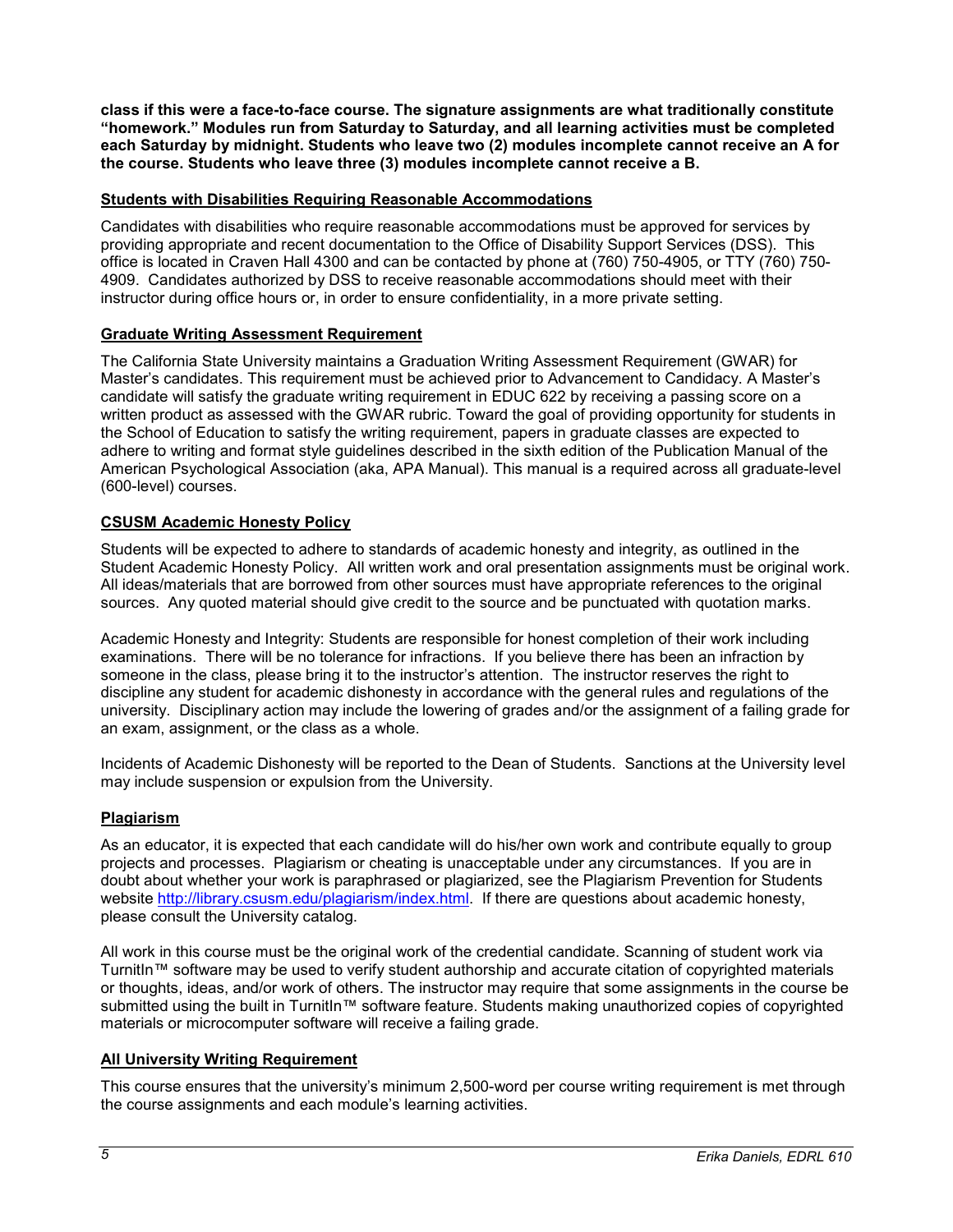### <span id="page-5-0"></span>**Course Format**

Per the CSUSM Online Instruction Policy, EDRL 610 is considered to be online instruction. All course learning experiences will be communicated via the Internet, and students should plan on spending approximately 16 hours per week on course activities. Each module begins with a box on Cougar Courses called "Step-By-Step Instructions," which detail the guiding questions and learning outcomes, explain the learning activities in which students will engage, and describe what deliverables must be submitted to earn credit for completing that module.

#### <span id="page-5-1"></span>**Necessary Technical Competency Required of Students**

Candidates are required to have the technical expertise to use online browsers to access information, use the Cougar Courses platform to access and download course content posted at Cougar Courses and submit assignments, and use various forms of technology (e.g., word processing, CSUSM electronic mail, presentation tools such as PowerPoint) to produce course assignments and instruct others for assignments requiring in-class instruction by candidates. The following link:

[http://www.csusm.edu/ids/guides/pages/technical\\_requirements.html:](http://www.csusm.edu/ids/guides/pages/technical_requirements.html) details the technical requirements necessary for online learning and identifies resources for support and technical assistance as necessary.

#### <span id="page-5-2"></span>**Contact Information for Technical Support Assistance**

For technical support assistance, please contact the CSUSM Help Desk. See information on the various ways in which students may get technical support at [http://www.csusm.edu/sth/support/index.html.](http://www.csusm.edu/sth/support/index.html) Additional resources can be found here: [http://www.csusm.edu/ids/guides/student.html.](http://www.csusm.edu/ids/guides/student.html)

#### **Effective Communication Strategies**

Electronic correspondence is a part of your professional interactions. It is my intention to respond to all received e-mails in a timely manner. Please be reminded that e-mail and on-line discussions are a very specific form of communication, with their own nuances and etiquette. For instance, electronic messages sent in all upper case (or lower case) letters, major typos, or slang, often communicate more than the sender originally intended. With that said, please be mindful of all e-mail and on-line discussion messages you send to your colleagues, professors, classmates, and other people within the greater educational community. All electronic messages should be crafted with professionalism and care. Things to consider:

- Would I say in person what this electronic message specifically says?
- How could this message be misconstrued?
- Does this message represent my highest self?
- Am I sending this electronic message to avoid a face-to-face conversation?

In addition, if there is ever a concern with an electronic message sent to you, please talk with the author in person in order to correct any confusion.

#### **GRADING STANDARDS**

#### <span id="page-5-4"></span><span id="page-5-3"></span>**Grading Scale (in percentages)**

| A: 93-100 | A-: 90-92 B+: 78-89 B: 83-86 | B-: 80-82 C+: 78-79 |  |
|-----------|------------------------------|---------------------|--|
|           |                              |                     |  |

**NOTE**: The minimum acceptable grade for a course in the professional education credential sequence is C+. A "B" average must be maintained for continuation in the program.

| <b>Assignment</b>                                       | <b>Points</b><br><b>Possible</b> |
|---------------------------------------------------------|----------------------------------|
| Theory $\sim$ Practice Connections (September 14, 2019) | 25                               |
| Technology Analysis (September 28, 2019)                | 24                               |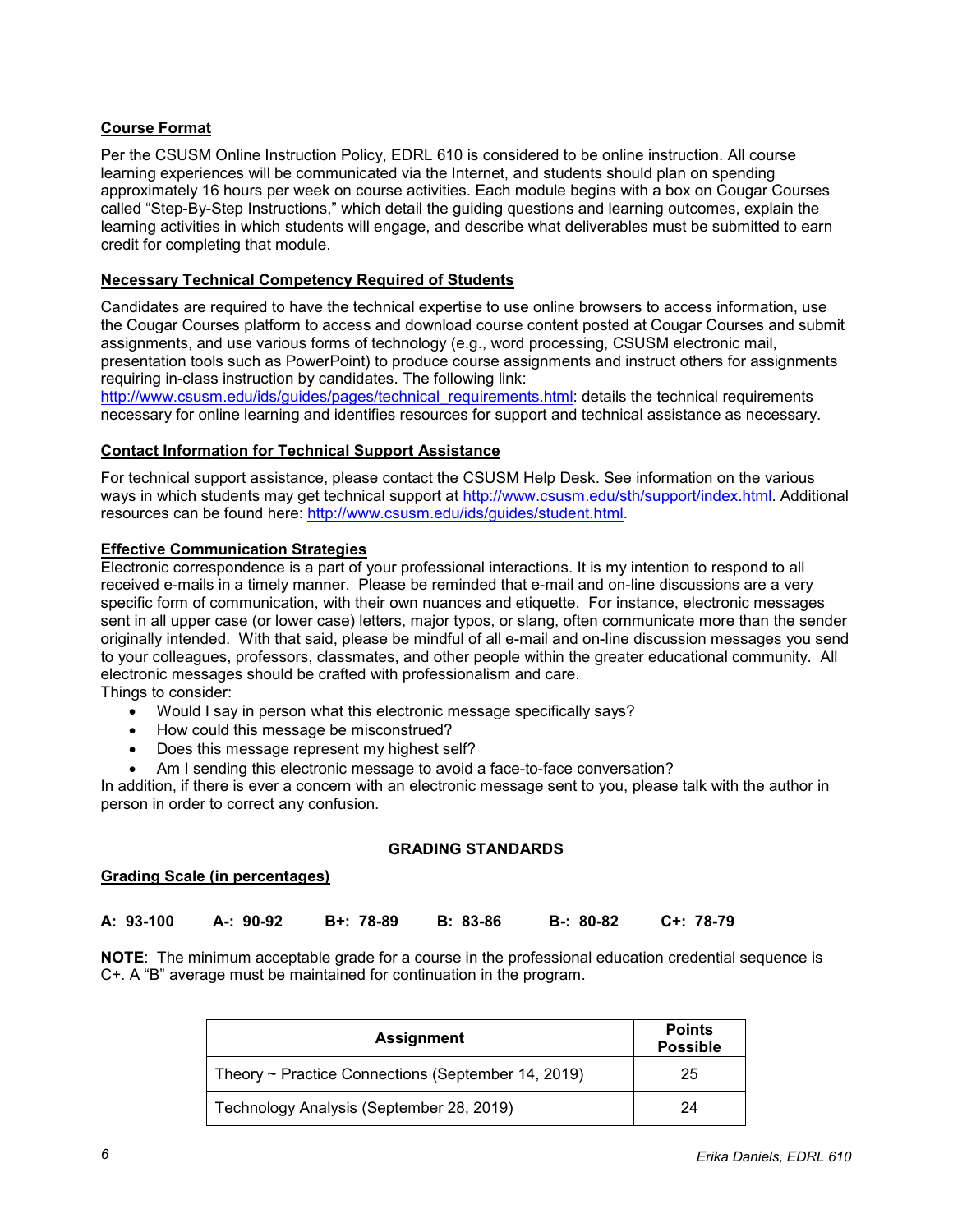| Investigation Into Practice (October 19, 2019) | 35  |
|------------------------------------------------|-----|
| Reflections on Learning (Each module)          | 16  |
| <b>Total Points</b>                            | 100 |

## <span id="page-6-0"></span>**Final Exam Statement**

There is no final exam for this course.

### **General Considerations:**

All assignments are expected to be completed by the assigned due date. If you have extraordinary circumstances that impact completion of your assignments or have questions or concerns, please contact the instructor(s) immediately. Notification of a concern does not constitute an excuse.

All written work should be word-processed and submitted to the appropriate space in the Cougar Courses container as a Word document by midnight of the due date specified in this syllabus.

Specific instructions for each assignment are listed below, and rubrics for each are found in the top section of our Cougar Courses container. I do not provide sample assignments as I want each candidate to focus on their own construction of meaning as opposed to attempting to replicate an arbitrary example. Similarly, I do not specify page minimums or maximums as I want you to focus on the content of the work. If you do not like your grade on one of the following papers, you are welcome to revise and resubmit based upon the feedback I provide through the "track changes" feature of Word.

## *THEORY ~ PRACTICE CONNECTIONS (Due on Cougar Courses: September 16, 2019)*

Effective practice is necessarily informed by theory. Researchers conduct both qualitative and quantitative studies in order to test hypotheses, explore phenomena, and understand the meaning individuals make from various experiences. The theories that evolve from research then inform the strategic decisions practitioners make as they teach, lead, and advise. The purpose of this assignment is to think critically about what the research says about motivation and how it does or does not reflect itself your own professional practice.

#### You will explore the following questions: *What does the research tells us about how, why and when individuals are motivated? How does motivation theory manifest itself in your own professional practice? How will your new learning about motivation theory inform the ways in which you create the conditions for engagement and independence?*

Write a paper that does the following:

- 1. Explains what the theorists say about motivation. Identifies themes or big ideas you see repeated across multiple theories as well as the differences that distinguish each.
- 2. Describes what your own professional practice looks like. What are your goals for your students? How do you support your students in achieving those goals?
- 3. Discusses the intersection between motivation theory and your professional practice. Explain areas of divergence on which you might focus during this course.

## *TECHNOLOGY ANALYSIS (Due on Cougar Courses: September 30, 2019)*

Sara Kajder (an educator and technology expert) asks, "Does doing something old with new technology mean that I'm teaching with technology and that I'm doing so in a way as to really improve the literacy skills of the students in my classroom?" Wrestling with this question is the purpose of this assignment, and you will think about the shifting literacy demands on our students and on members of society in general by analyzing both your goals (learning outcomes, standards, informal goals) for your students and the ways you use technology in your professional practice. Feel free to use your reading reflection on technology/digital tools from EDRL 606 as a jumping off point if you would like!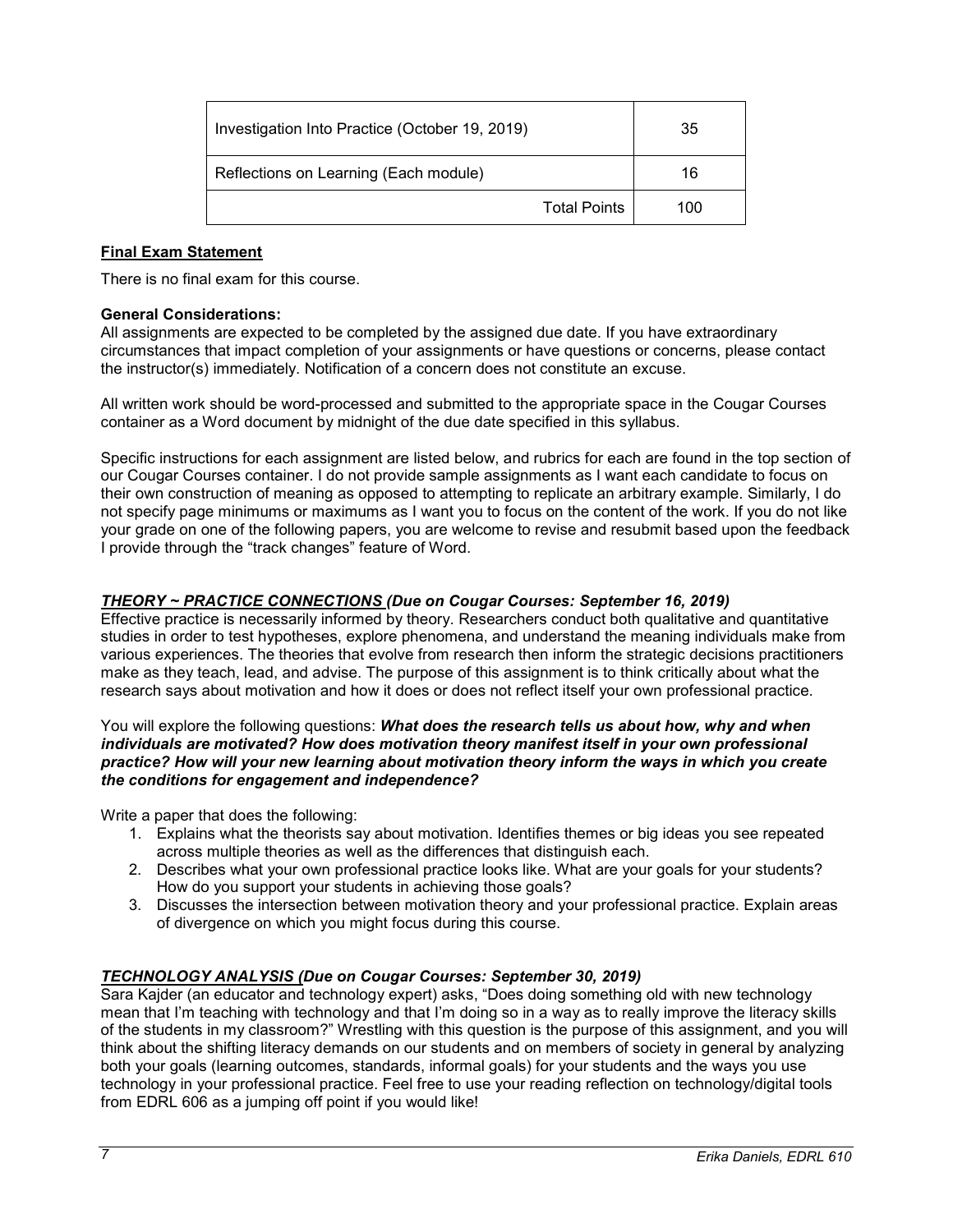<span id="page-7-0"></span>You will explore the following questions: *How do I develop innovative literacy skills in the students with whom I work? In what ways do I use what is known about motivation theory to develop students' abilities to integrate information, technology, and library skills across a variety of tasks and demands?*

Write a paper that does the following:

- 1. Provides research-based background information about what knowledge and technology skills are essential for the students with whom you work.
- 2. Evaluates your own professional practice in terms of your goals for your students and the ways in which you integrate technology to achieve them. Include a discussion of what you are learning about ways to create motivating and engaging learning environments for all learners.
- 3. Analyzes how technology is used as a vehicle for achieving those goals and reflects on whether it is the means to an end or the end itself. Be sure to make connections between the motivation theories you learn in this course and the manner in which you and your students use technology.

## *INVESTIGATION INTO PRACTICE (Due on Cougar Courses: October 21, 2019)*

Teaching and learning are reciprocal process with the latter being the goal of the former. Carefully crafted lesson plans that have instructional activities closely aligned to standards and/or to learning outcomes are essential, but they alone do not foster motivation. In order for students of any age to learn what is taught, they need to be actively engaged in the classroom environment and learning experience. The purpose of this assignment is to analyze how your current practices foster engagement in your classroom (or other professional space). Using your understanding of what theories and practices create conditions for engagement and independence, you will examine your own practice through the lens of motivation theory.

### You will explore these questions: *How well does your current practice foster engagement in your classroom or other professional space? How do you know? What can you do to better create conditions for engagement and independence for the students with whom you work?*

Do the following:

- 1. Conduct a status check on the motivation of your students (this can take any form you choose).
- 2. Review your *Theory~Practice Connections* paper to identify what motivation theories are most prevalent in your practice.
- 3. Identify the motivation theories you have learned this semester that resonate with you and explain why.
- 4. Create a plan for strengthening your professional practice by reinforcing what you already do and implementing or revising additional strategies. Explain the rationale behind your thinking.
- 5. Represent your thinking about numbers 1-4 in any form you desire—narrative paper, graphic organizer, or a combination thereof. Be sure that you remain focused on the bolded questions above.

## *REFLECTIONS ON LEARNING (Due Saturday each week)*

The purpose of this assignment is for you to draw connections between key concepts from the readings, weekly learning activities, and your own professional practice. These reflections also serve as a "self-check" where you reflect on your thinking about the course concepts, and they also allow me multiple opportunities to provide feedback about your learning. At the beginning of each module, read the guiding questions and learning outcomes; then read the assigned chapters or articles and engage in the learning activities with those questions and outcomes in mind. You will post your reflection in the specified place on Cougar Courses at the end of each module and feel free to use non-traditional formats to demonstrate your understanding. Each week's reflection should include:

- A brief summary of the key ideas or major themes from the readings and learning activities
- Connections between those abstract concepts and the way they are (or might be) operationalized in your professional practice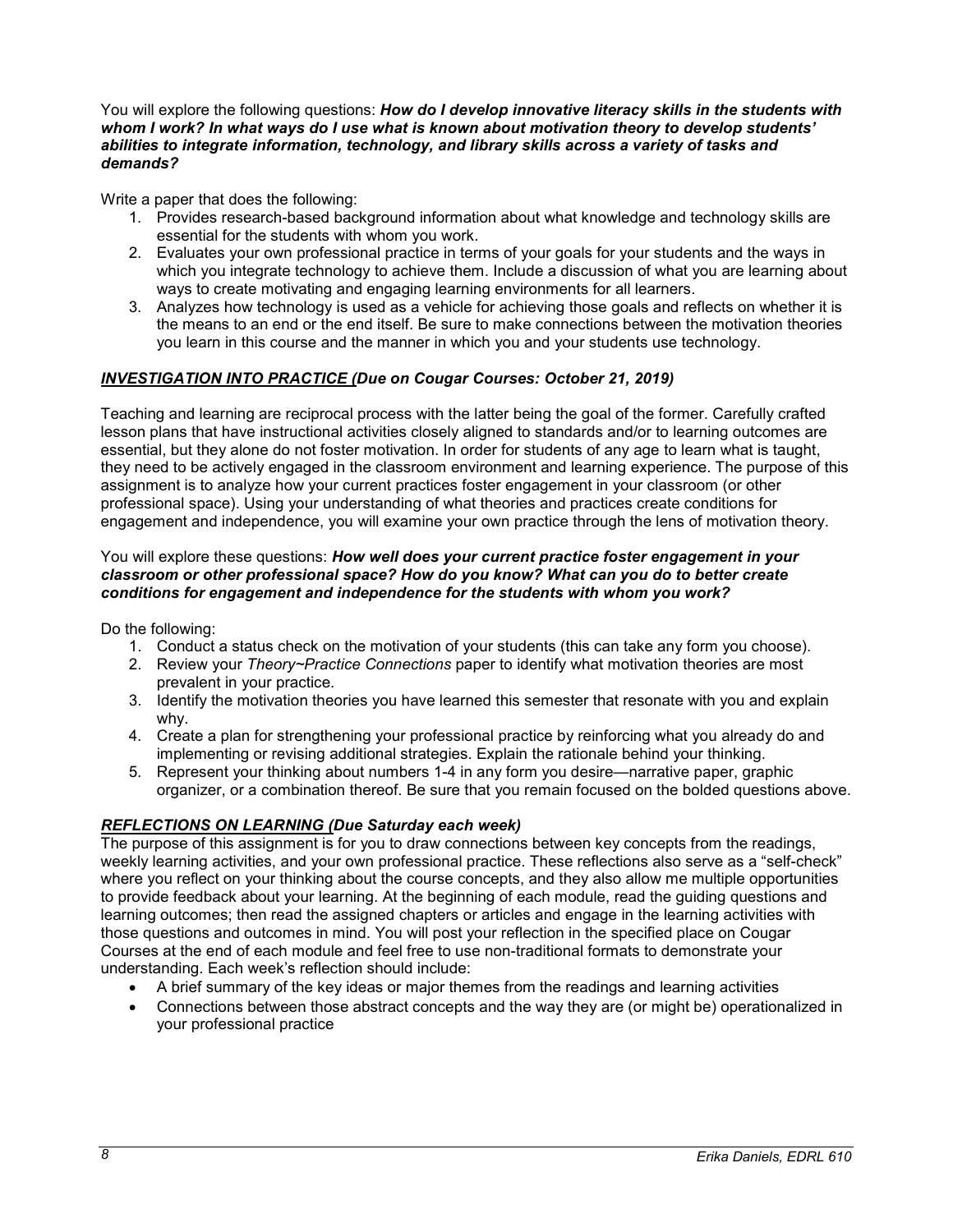## **COURSE SCHEDULE**

| <b>Module/Date</b>                 | <b>Topic</b>                                                                                | <b>Preparation Required</b>                                                                                                                                                                                                                                                                                                                                                                                                                                                                                                                                                                                                 |
|------------------------------------|---------------------------------------------------------------------------------------------|-----------------------------------------------------------------------------------------------------------------------------------------------------------------------------------------------------------------------------------------------------------------------------------------------------------------------------------------------------------------------------------------------------------------------------------------------------------------------------------------------------------------------------------------------------------------------------------------------------------------------------|
| <b>Module 1</b>                    | What is engagement?                                                                         | Read: Anderman, Chapter 1                                                                                                                                                                                                                                                                                                                                                                                                                                                                                                                                                                                                   |
| August 26 - August 31,<br>2019     |                                                                                             | Read: Baskin, N. (2017). Helen Keller, Annie<br>Sullivan, Mr. Thomsen, and Me, Nora Raleigh.<br>Voices From the Middle, 24(4), 28-29. (Annotated<br>Bibliography)<br>Due: Reflection on Learning #1<br>Submit: All deliverables as described in the step-                                                                                                                                                                                                                                                                                                                                                                   |
|                                    |                                                                                             | by-step instructions for module 1                                                                                                                                                                                                                                                                                                                                                                                                                                                                                                                                                                                           |
| <b>Module 2</b>                    | Understanding conditions                                                                    | Read: Anderman, Chapters 2 & 3                                                                                                                                                                                                                                                                                                                                                                                                                                                                                                                                                                                              |
| August 31 - September<br>7,2019    | for engagement                                                                              | Read: Fredricks, J., Blumenfeld, P., & Paris, A.<br>(2004). School engagement: Potential of the<br>concept, State of the evidence, Review of<br>Educational Research, 74(1), 59-109. (Annotated<br>Bibliography)<br><b>Due: Reflection on Learning #2</b>                                                                                                                                                                                                                                                                                                                                                                   |
|                                    |                                                                                             | <b>Submit:</b> All deliverables as described in the step-                                                                                                                                                                                                                                                                                                                                                                                                                                                                                                                                                                   |
| Module 3                           |                                                                                             | by-step instructions for module 2<br>Read: Anderman, Chapters 5 & 7                                                                                                                                                                                                                                                                                                                                                                                                                                                                                                                                                         |
| September 7-<br>September 14, 2019 | Creating motivating<br>learning environments that<br>lead to strong cultures of<br>literacy | Read: Daniels, E. (2010). Creating motivating<br>learning environments: What we can learn from<br>researchers and students. English Journal, 100(1),<br>25-29. (Annotated Bibliography)<br>Read: Kiefer, S., Alley, K., & Ellerbrock, C. (2015).<br>Teacher and peer support for young adolescents'<br>motivation, engagement, and school belonging.<br>Research in Middle Level Education Online, 38(8).<br>(Annotated Bibliography)<br>Due: Reflection on Learning #3<br><b>Due:</b> Theory $\sim$ Practice Connections<br><b>Submit:</b> All deliverables as described in the step-<br>by-step instructions for module 3 |
| Module 4                           | Using technology to                                                                         | Read: Styslinger, M., Walker, N., & Lenker, T.<br>(2014). Beyond the sticky note and Venn diagram:                                                                                                                                                                                                                                                                                                                                                                                                                                                                                                                          |
| September 14 -                     | increase engagement                                                                         | Comprehension strategies for 21 <sup>st</sup> century                                                                                                                                                                                                                                                                                                                                                                                                                                                                                                                                                                       |
| September 21, 2019                 | Developing information<br>skills                                                            | schools. Voices From the Middle, 22(2), 13-20.<br>Due: Reflection on Learning #4                                                                                                                                                                                                                                                                                                                                                                                                                                                                                                                                            |
|                                    |                                                                                             | Submit: All deliverables as described in the step-<br>by-step instructions for module 4                                                                                                                                                                                                                                                                                                                                                                                                                                                                                                                                     |
| Module 5                           | Using assessment to                                                                         | Read: Anderman, Chapter 4                                                                                                                                                                                                                                                                                                                                                                                                                                                                                                                                                                                                   |
|                                    | engage all learners                                                                         |                                                                                                                                                                                                                                                                                                                                                                                                                                                                                                                                                                                                                             |
| September 21-                      |                                                                                             | Due: Reflection on Learning #5                                                                                                                                                                                                                                                                                                                                                                                                                                                                                                                                                                                              |